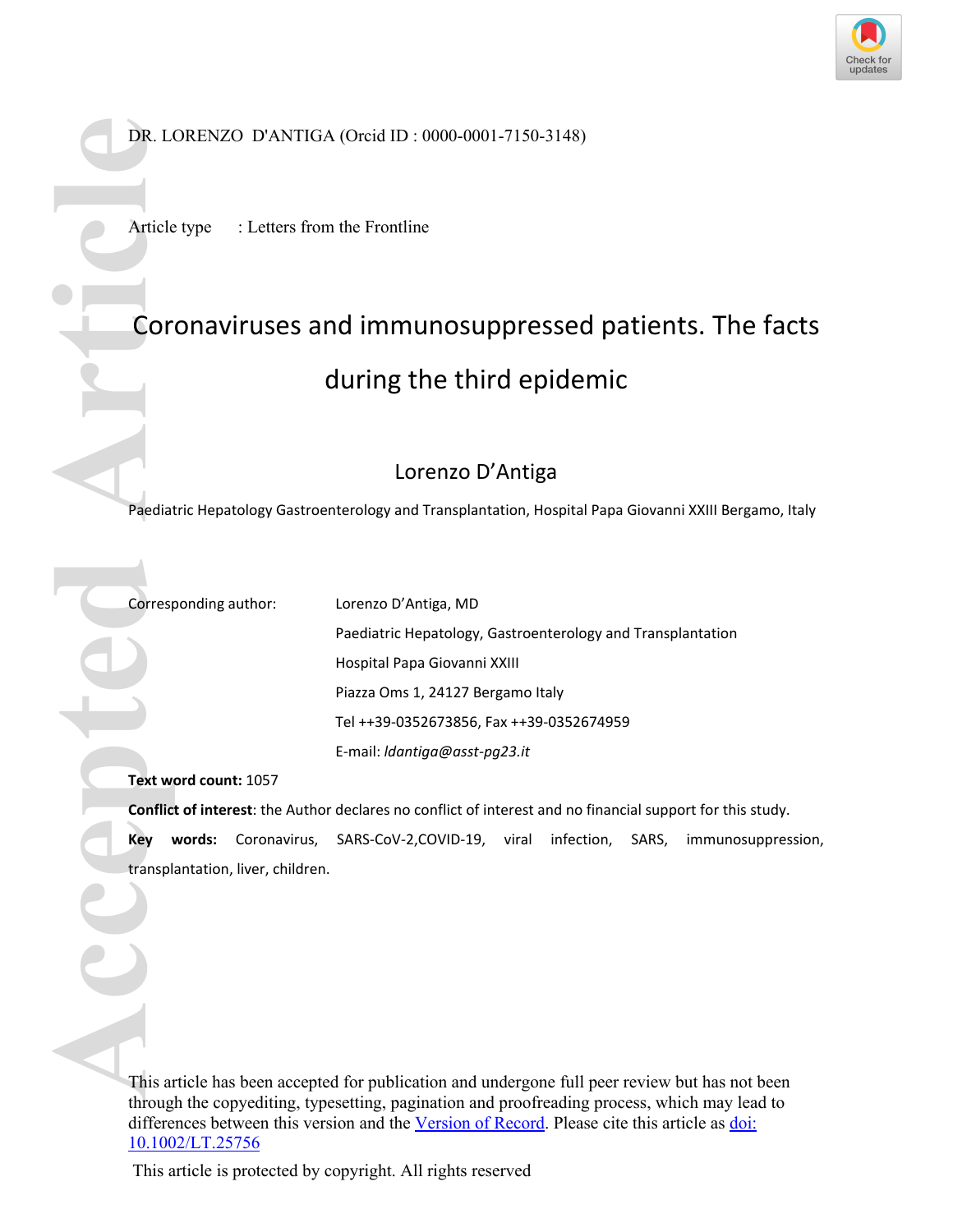## **Abstract**

Following the outbreak in China, the Lombardy region of Italy has become one of the areas of highest incidence of severe acute respiratory syndrome Coronavirus 2 (SARS-CoV-2). As the outbreak grew to a pandemic, many centres worldwide raised the concern that immunocompromised patients may be at high risk of developing a severe respiratory disease called COVID-19. Unlike common viral agents (such as Adenovirus, Rhinovirus, Norovirus, Influenza, Respiratory Syncytial Virus), Coronaviruses have not shown to cause a more severe disease in immunosuppressed patients. For this family of viruses the host innate immune response appears the main driver of lung tissue damage during infection. Following the outbreak in China, the Lombardy region of Italy has<br>severe actue respiratory syndome Coronavirus 2 (SARS CoV2). As<br>worldwide raised the concern that immunocompromised patier<br>respiratory disease called COVID-1

More importantly, reviewing the mortality and morbidity reports published on Coronaviruses outbreaks such as Severe Acute Respiratory Syndrome (SARS) that emerged in 2002, Middle East Respiratory Syndrome (MERS, still ongoing) and more recently COVID-19, no fatality was reported in patients undergoing transplantation, chemotherapy or other immunosuppressive treatments, at any age. Risk factors for poor outcome include advanced age, male sex and presence of comorbidities (obesity, diabetes, heart disease, lung disease, kidney disease).

The Hospital Papa Giovanni XXIII in Bergamo, is located in the "red zone" of the Italian outbreak, and hosts the main paediatric hepatology and liver transplantation centre of Italy. Our preliminary experience, in agreement with recent data from China, shows that, among patients in the follow-up for cirrhosis, transplantation, autoimmune liver disease, chemotherapy for hepatoblastoma, none developed a clinical pulmonary disease, despite some tested positive for SARS-CoV-2.

The experience made so far on Coronaviruses outbreaks suggests that immunosuppressed patients are not at increased risk of severe complications compared to the general population, both children and adults. Despite the resource consumption of SARS-CoV-19 epidemic, it is important to circumvent the risk that this pandemic indirectly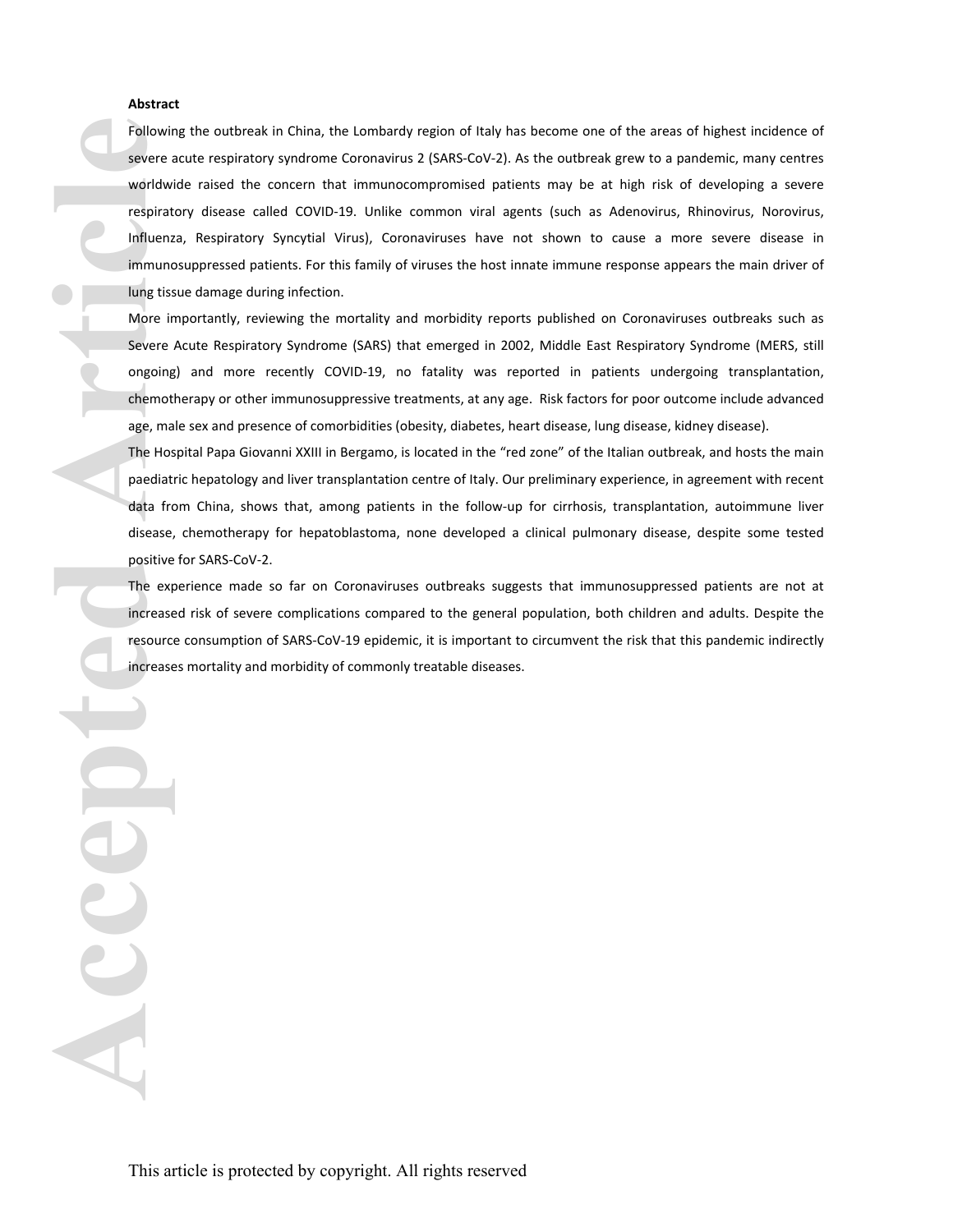As of March 14, 2020, infection by the severe acute respiratory syndrome Coronavirus 2 (SARS-CoV-2), known to cause Coronavirus disease 2019 (COVID-19), has been reported in 142.539 subjects worldwide, with 5.393 fatalities (https://www.who.int/docs/default-source/coronaviruse/situation-reports/20200314-sitrep-54-covid-

19.pdf?sfvrsn=dcd46351\_6 ). Following the outbreak in China, the Lombardy region of Italy has become one of the areas with highest incidence. The most recent update provided by the Italian Ministry of Health on March 14 2020 declared that as many as 21.157 Italian subjects were diagnosed with COVID-19, including 17.750 who tested positive to the nasopharyngeal swab (http://www.salute.gov.it/portale/nuovocoronavirus/). In Lombardy approximately a thousand new cases are reported every day. Following these outbreaks, concern has been raised for the risk that immunocompromised patients may face during SARS-CoV-2 pandemic.

The Hospital Papa Giovanni XXIII in Bergamo is one of the main hospitals of Lombardy, is located in the "red zone" for the Italian outbreak, and hosts one of the largest European centres for pediatric liver transplantation. We therefore considered advantageous to review available data, and report our preliminary experience with these patients, to offer suggestions on appropriate measures to be taken for the management of children on immunosuppressive treatment.

The number of transplanted patients, both children and adults, is steadily increasing, and so is the burden of patients immunosuppressed for variable reasons, including cancer. Immunosuppressive medications have effects on humoral, cell-mediated immunity and neutrophil function, increasing the risk of severe infections caused by viral agents, such as Adenovirus, Rhinovirus, Norovirus, Influenza, Respiratory syncytial virus (1). Influenza is associated with a more complicate course in children <5 years, adults >65 years of age, persons with co-morbidities. Patients receiving immunosuppressive therapy are at risk for more severe or complicated influenza induced disease (2). This does not seem to be the case for infections caused by the Coronavirus family to date.

The majority of viruses that have caused recent epidemics, with high lethality rates in people, are zoonoses originating from bats. Many of these viruses, including Coronaviruses, implicate the host response as an important contributor to the disease process; in this respect dysregulated and excessive innate immune responses appear particularly important drivers of tissue damage during infection. It has been postulated that the reason why bats are the natural, healthy reservoir of these viruses may reside in their immune tolerance (3-4). These aspects may be relevant when it comes to infection of an immunocompromised host, potentially protected by a weaker immune response against the infection.

In late 2002 occurred an outbreak of severe acute respiratory syndrome (SARS) caused by a novel Coronavirus, which was subsequently named SARS Coronavirus (SARS-CoV). SARS was characterised by an atypical acute, community-acquired pneumonia. The epidemic ended in July 2003, leaving behind a total of 8096 patients infected and 774 fatalities (9.5%) in over 30 countries. Based on WHO data, the case fatality ratio was estimated to be less than 1% in persons aged 24 years or younger, 6% in persons aged 25 to 44 years, 15% in persons aged 45 to 64 years, and greater than 50% in persons aged 65 years and older. Risk factors included household contact with a probable case of SARS, increasing age, male sex and the presence of co-morbidities (5). Overall 48 children under 12 The Commuter discontinuous process and the symptoms (fever) that is a statistically expected with SARS and the mild symptoms (feelingot with SARS and mild symptoms and had mild symptoms (feelingot with the symptoms (feelin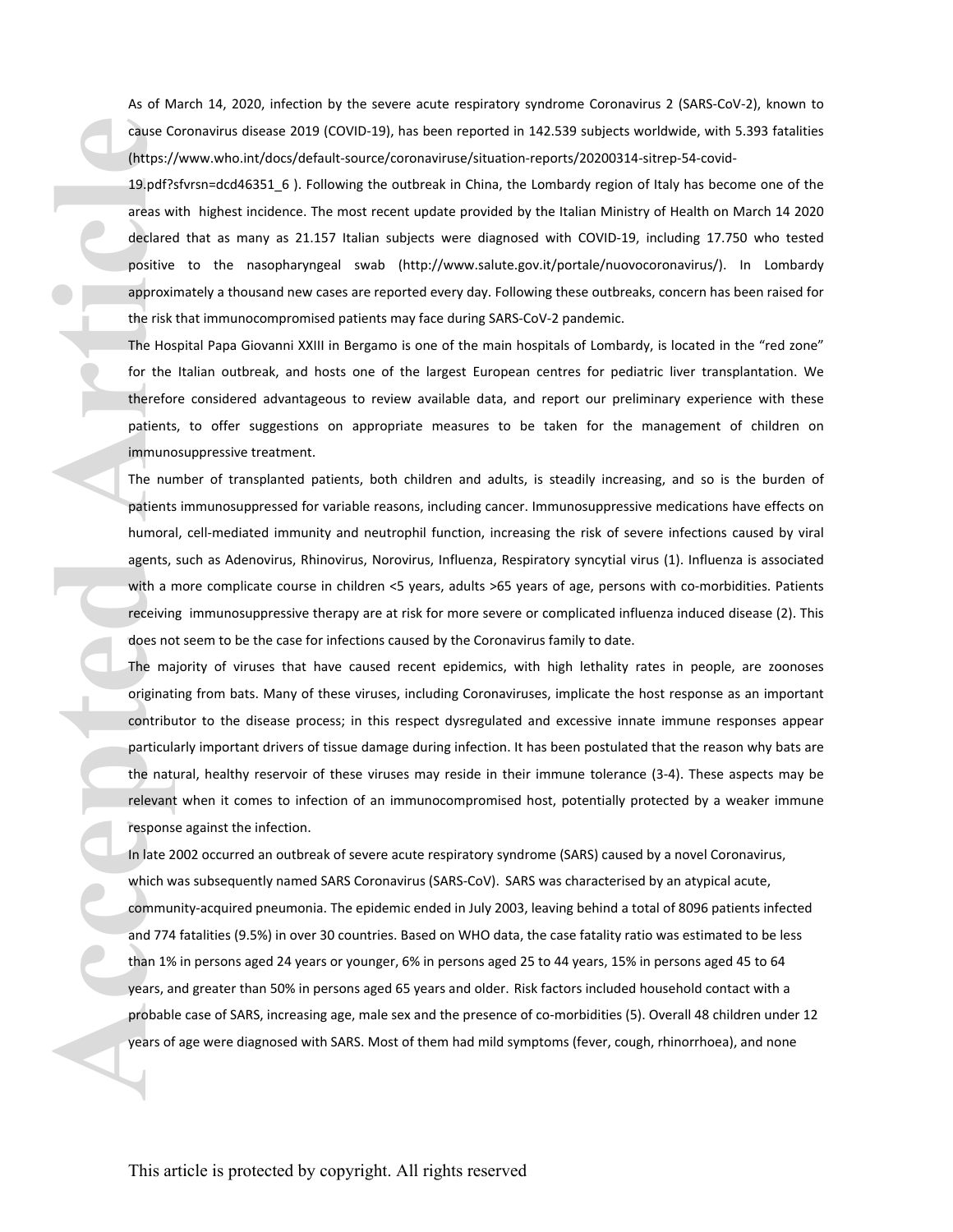required oxygen supplementation. Overall SARS in children was self-limited and indistinguishable from symptoms reported with other common respiratory viruses (6). Although transplant patients were expected to have poor outcomes if they acquired SARS, at the end of the outbreak no such case had been recorded.

Middle East respiratory syndrome (MERS) is another lethal zoonosis caused by the Coronavirus named MERS-CoV, causing death in 35% of infected subjects. As of February 28, 2018, 2182 cases of MERS-CoV infection (with 779 deaths) in 27 countries were reported to WHO, most occurring in Saudi Arabia. Risk factors for poor outcome in people with MERS-CoV infections include advanced age, male sex and presence of comorbidities (obesity, diabetes, heart disease, lung disease, kidney disease). Immunosuppressed status was not found to be a risk factor (7).

Reviewing the mortality and morbidity reports published on SARS, MERS and more recently on COVID-19, no mention is made on immunosuppression as a risk factor for mortality, and no fatality is reported to be linked to transplantation, chemotherapy or other conditions requiring immunosuppressive treatment, at any age. A recent discussion has appeared in the literature on the possible risk of severe COVID-19 in cancer patients. The few cases presented again appeared to be associated with the known risk factors for severe disease in the general population, rather than to factors related to cancer or its management (8).

Our preliminary experience in Bergamo (where approximately 700 children have received a liver transplant, 3 in the last two months) shows that, among around two hundred transplant recipients at our centre, including ten current inpatients, one hundred with autoimmune liver disease, three under chemotherapy for hepatoblastoma (inpatients), none have developed clinical pulmonary disease, despite three tested positive for SARS-CoV-2 . Considering the infection is currently endemic in our area, other immunosuppressed children are likely to be carriers of the virus, but none was reported to our clinics or to our daily shared-care phone consultation because of pneumonia.

Noteworthy, during the SARS outbreak, the liver transplantation centre of Hong Kong suffered the effect of the shift of resources to SARS patients and the fear of severe disease in transplanted patients. The centre performed no transplants for 6 months, the patients were afraid of attending the follow up clinics, but no case of severe pneumonia was recorded. This affected the quality of care of transplanted patients and liver transplant candidates (8).

In conclusion available data on Coronavirus past and present outbreaks suggest that immunosuppressed patients are not at increased risk of severe pulmonary disease compared to the general population. Children under the age of 12 do not develop Coronavirus pneumonia, regardless of their immune status, although they get infected and can therefore spread the infection. Risk factors for severe disease remain old age, obesity and its complications, other co-morbidities and male sex. Although the surveillance on this particular group of patients should continue, during Coronaviruses outbreaks there are no reasons to postpone life-saving treatments such as transplantation or chemotherapy for cancer, both in children and in adults. reported with other common respiratory viruses (c). Although tranched that detect three of the outdreak no such that detected article with the outdreak nost at the discussion geath in 35% of infected subjects. As of Februa

## **References:**

1) Kaltsas A, Sepkovitz K. Community acquired respiratory and gastrointestinal viral infections: challenges in the